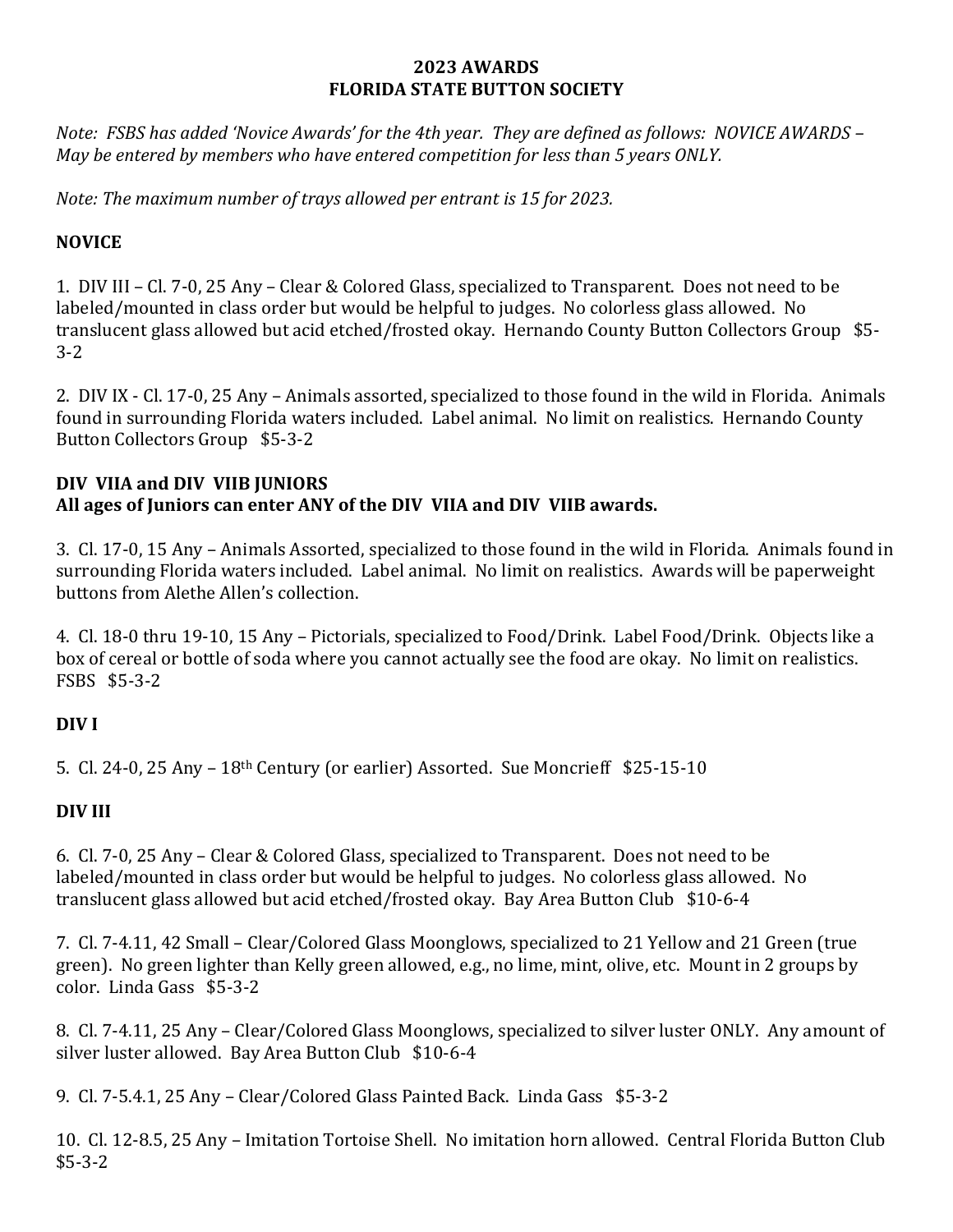11. Cl. 17-0 thru 20-24, 20 Any – Pictorials, specialized to Bethlehem Pearl. Linda Wood \$10-6-4

12. Cl. 27-1 + 27-5, 4 Sets + 2 Related Pairs – Linear, contour, and/or realistic shapes and Related Pairs. Must include 2 NBS approved sets, 2 non-approved sets, and 2 (sets) of related pairs. For Approved Sets, refer to NBS Bulletins: September 1958, November 1958, January 1959, May 1959, September 1959, May 1961, Sept 1962, November 1962, February 1998, July 1998, October 1998. For related pairs – refer to Blue Book, Page 69. Bay Area Button Club \$10-5-3

### **DIV IV**

13. Cl. 6-0, 25 Any – Studs. Vicki MacTavish \$10-6-4

### **DIV IX**

14. Cl. 6-6.3 + 7-7.3, 25 Any – Black Glass and Clear/Colored Glass Imitation Fabric. No balance between classes necessary. Must label fabric. Manatee Button Club \$8-4-3

15. Cl. 6-6.7 + 7.7.7, 10 pair, Any Size - Black glass Lacy/lacy-like and Clear/Colored Glass Lacy/lacy-like. Each pair must have a lacy glass button and the matching lacy-like button. Buttons can be any size including same size or different sizes in each pair. Must have at least 1 black glass lacy like button and at least 1 clear/colored glass lacy-like button on the tray. No balance required between classes. Linda Wood \$10-6-4

16. Cl. 7-3, Small - Colored glass, specialized to green of all shades/tints/hues. George Gauthier. \$10-6-4

17. Cl. 7-4.13, 25 Any – Paperweights. Must have at least 2 DIV I buttons. Label maker if known. Central Button Club \$5-3-2

18. Cl. 8-4, 25 Any – Design Under Glass. No 18th Century. Maryalice Ditzler \$10-6-4

19. Cl. 12-0, 20 Any – Synthetic Polymers. Labelling of polymers would be helpful to judges. Anonymous \$5-3-2

20. Cl. 17-0, 25 Any – Animals Assorted, specialized to those found in the wild in Florida. Animals found in surrounding Florida waters included. Label animal. No limit on realistics. Manatee Button Club \$10- 6-4

21. Cl. 17-0 thru 20-24, 20 Any – Pictorials, specialized to 5 each of Livery, Overall, Sporting, and Uniform buttons. Mount in groups. Annie/Johnson Frazier \$10-6-4

22. Cl. 17-0 thru 20-24, 20 Any – Pictorials, specialized to U. S. Holidays/Observances. Label holiday/observance. No balance between holidays/observance required. Manatee Button Club \$8-4-3

23. Cl. 17-0 thru 20-24, 20 Any – Pictorials, specialized to History of Florida and Things to do/see in Florida. Label history/things to do/see. Manatee Button Club \$10-6-4

24. Cl. 17-0 + 18-0 + 20-18, 15 Any – Animals, Objects and People, specialized to Sewing. No balance necessary. No mythological creatures allowed. Bay Area Button Club \$10-6-4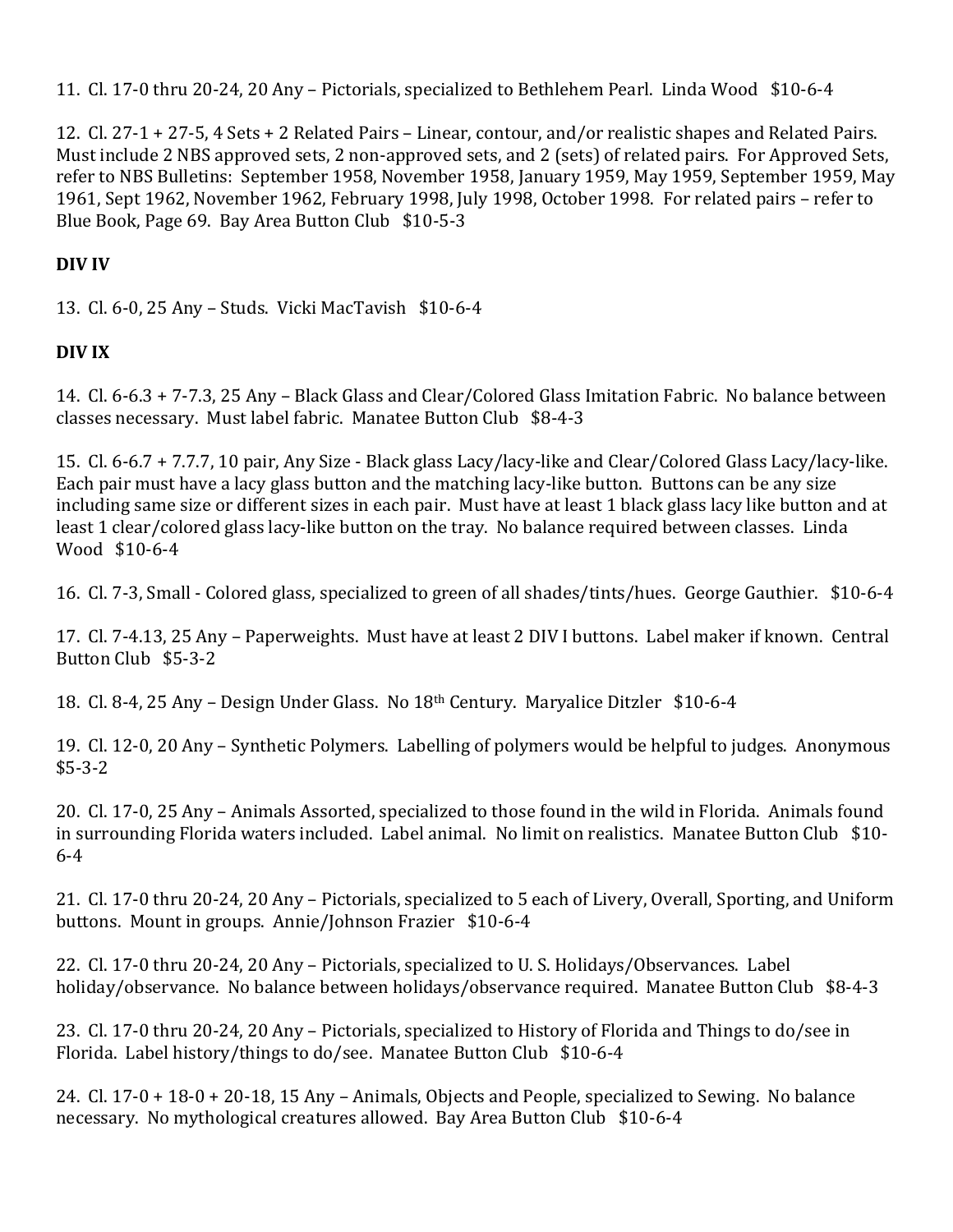25. Cl. 17-0 + 19-0 + 20-0, 20 Any – Animal Life, Plant Life, Other Pictorials, specialized to Carrying Your Load/Doing One's Fair Share. Label 'load'. Limit of 1 18<sup>th</sup> Century. Does not need to be labelled/mounted in order. Vicki MacTavish \$10-6-4

26. Cl. 17-0 + 20-18, 20 Any – Animals and People, specialized to 'Dancers'. No balance of animals/people necessary. Bay Area Button Club \$-10-6-4

27. Cl. 17-2.1 + 17-5, 25 Any – Domestic Fowl and Mammals, specialized to those typically found on a farm. No balance between classes necessary. Cathy Mayer \$10-6-4

28. Cl. 17-2.3, 25 Any – Peacocks. North Florida Button Club \$10-6-4

29. Cl. 17-3, 20 Any - Fish, specialized to Assorted Materials. May have up to 3 seahorses without penalty. North Florida Button Club \$5-3-2

30. Cl. 17-4.1 + 18-12, 20 Any – Arachnids, specialized to spiders and Unlisted Objects, specialized to Spider Webs. Must have at least one button with spider and web on same button. No balance necessary. Bay Area Button Club \$10-6-4

31. Cl. 17-5.1, 25 Any – Cats. Limited to those who have never won an award in a 'Cats' competition. Bay Area Button Club \$10-6-4

32. Cl. 17-5.1 + 17-5.4, 25 Any – Cats and Dogs. Central Button Club in memory of Alethe Allen, great supporter of FSBS. Awards will be buttons from Alethe Allen's collection.

33. Cl. 17-5.6 – 25 Any – Horses. Riders and/or vehicles permitted. No 18th Century allowed. Bay Area Button Club \$10-6-4

34. Cl. 17-5.7, 25 Any – Rabbits. Central Florida Button Club \$5-3-2

35. Cl. 18-0, 20 Any – Objects, specialized to letters/envelopes, stamps, writing utensils. Other subject matter (including people) ok as long as one of the aforementioned objects is showing. Object does NOT need to be focus. No balance necessary. No limit on realistics. 'The Art of Writing a Letter'. Bay Area Button Club \$10-5-3

36. Cl. 18-0 + 20-0, 25 Any – Objects and Other Pictorials. Must have 5 each of black glass, clear/colored glass, metal, shell, and vegetable ivory. Mount in material groups but no need to label/mount in class order. No balance between sections necessary. Linda Wood \$10-6-4

37. Cl. 18-0 + 20-0, 25 Any – Objects and Pictorials, specialized to Anything Seen at a Tea Party, e.g., teapots, teacups, gloves, woman wearing fancy hat, etc. No limit on realistics. Does not need to be labelled/mounted in order. Central Button Club \$5-3-2

38. Cl. 18-9 + 20-15, 20 Any – Musical Instruments and Musicians with Instruments. No balance necessary. Sue Moncrieff \$10-6-4

39. Cl. 19-3, 25 Any – Fruits Assorted, specialized to 5 each Apples, Cherries, Grapes, Strawberries, and 1 each of 5 Different Fruits. Limit of 5 realistics. North Florida Button Club \$5-3-2

40. Cl. 19-8, 25 Any – Trees. Identify trees if possible. Maryalice Ditzler \$10-7-3